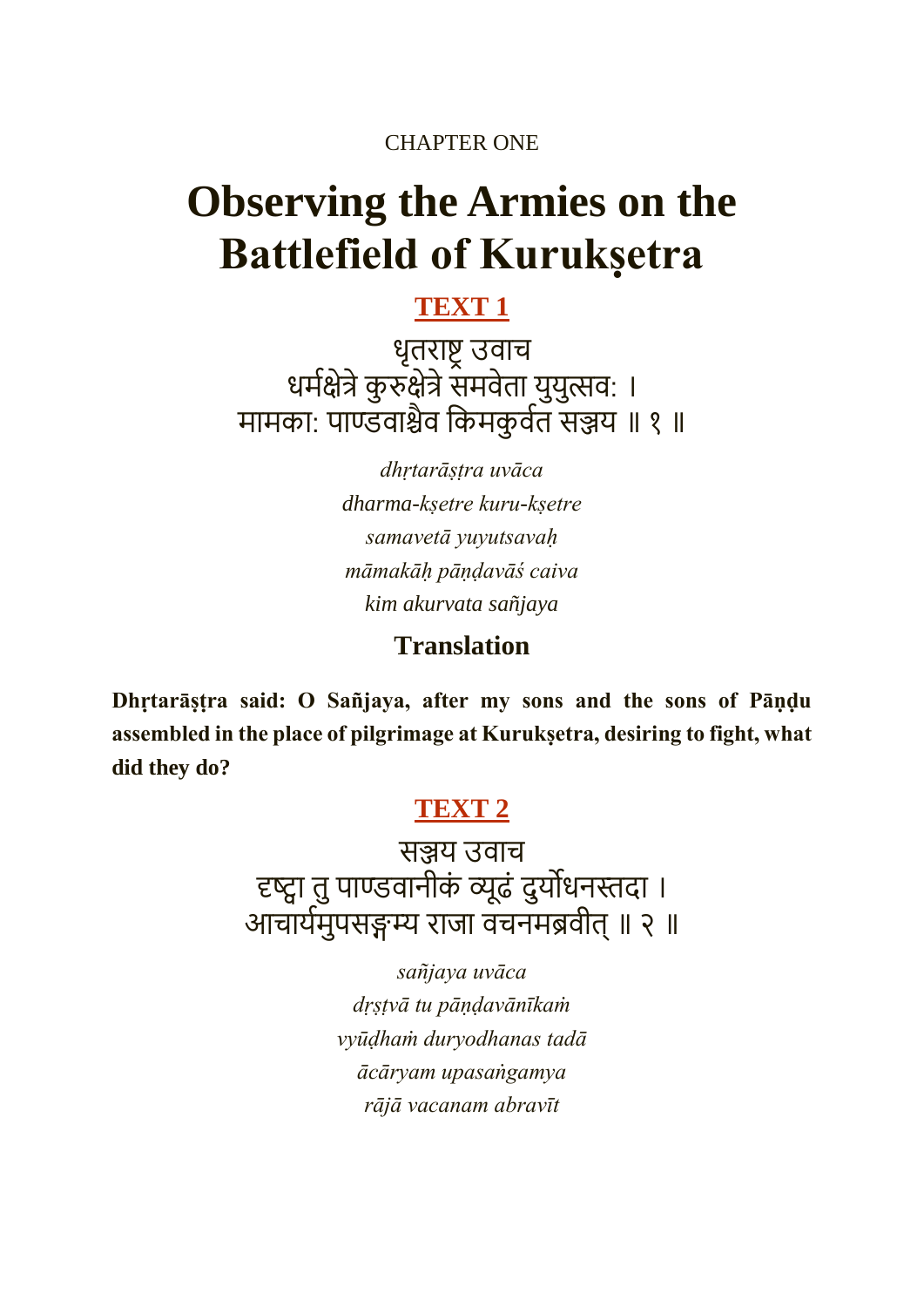#### **Translation**

**Sañjaya said: O King, after looking over the army arranged in military formation by the sons of Pāṇḍu, King Duryodhana went to his teacher and spoke the following words.**

#### **[TEXT 3](https://vedabase.io/en/library/bg/1/3/)**

पश्यैतां पाण्डुपुत्राणामाचार्य महतीं चमूम् । व्यूढां द्रु पदपुत्रेण तव किष्येण धीर्ता ॥ ३ ॥

> *paśyaitāṁ pāṇḍu-putrānām ācārya mahatīṁ camūm vyūḍhāṁ drupada-putreṇa tava śiṣyeṇa dhīmatā*

#### **Translation**

**O my teacher, behold the great army of the sons of Pāṇḍu, so expertly arranged by your intelligent disciple the son of Drupada.**

### **[TEXT 4](https://vedabase.io/en/library/bg/1/4/)**

अत्र श*ूरा महेष्वासा भीमार्जुनसमा युधि* । युयुधानो कवराटश्च द्रु पदश्च र्हारथः ॥ ४ ॥

> *atra śūrā maheṣv-āsā bhīmārjuna-samā yudhi yuyudhāno virāṭaś ca drupadaś ca mahā-rathaḥ*

## **Translation**

**Here in this army are many heroic bowmen equal in fighting to Bhīma and Arjuna: great fighters like Yuyudhāna, Virāṭa and Drupada.**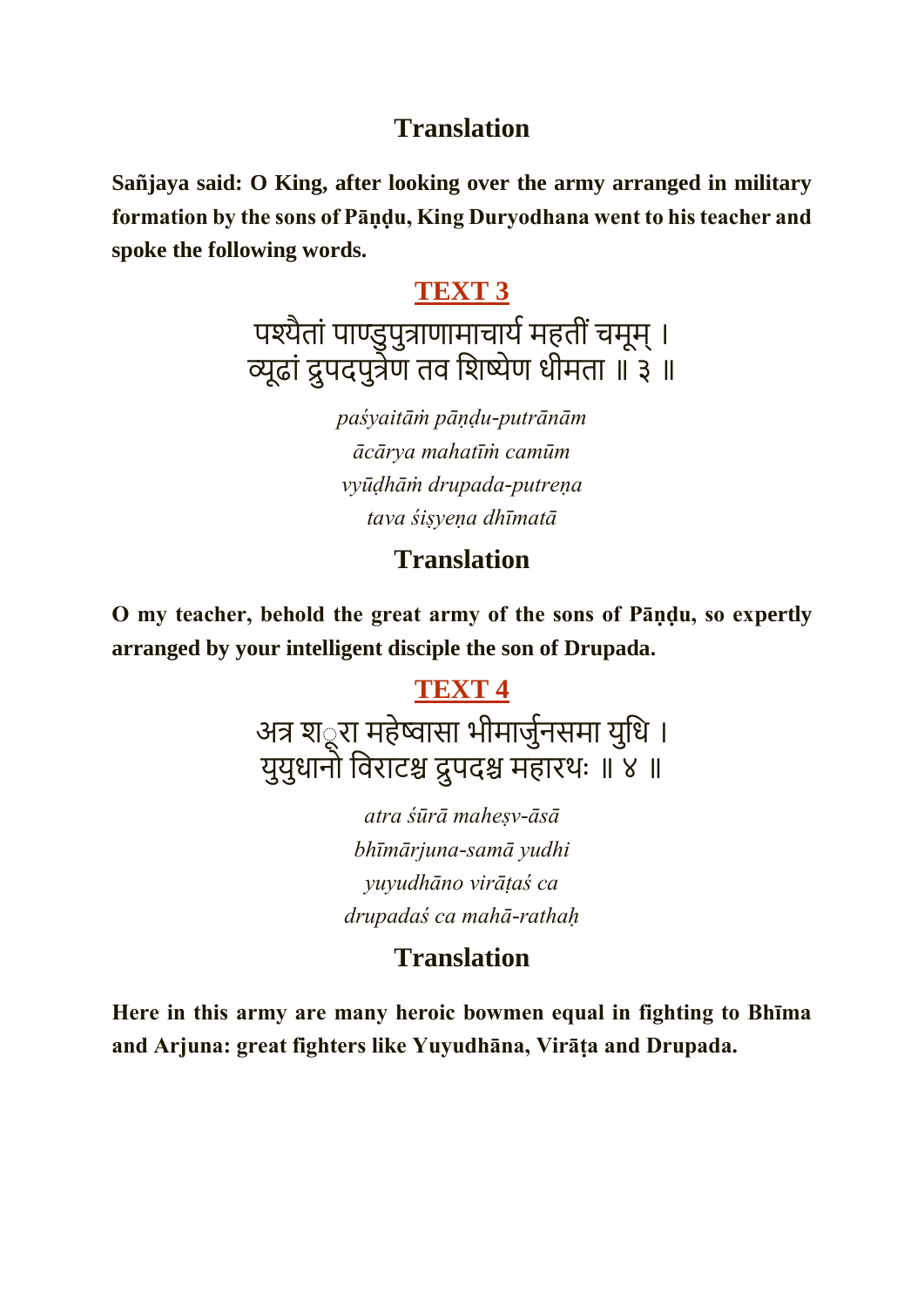## धृष्टकेतुश्चेकितानः काशिराजश्च वीर्यवान् । पुरुजित्कुन्तिभोजश्च शैब्यश्च नरपुङ्गवः ॥ ५ ॥

*dhṛṣṭaketuś cekitānaḥ kāśirājaś ca vīryavān purujit kuntibhojaś ca śaibyaś ca nara-puṅgavaḥ*

### **Translation**

**There are also great heroic, powerful fighters like Dhṛṣṭaketu, Cekitāna, Kāśirāja, Purujit, Kuntibhoja and Śaibya.**

### **[TEXT 6](https://vedabase.io/en/library/bg/1/6/)**

युधामन्युश्च विक्रान्त उत्तमौजाश्च वीर्यवान् । सौभद्रो द्रौपदेयाश्च सर्व एव महारथाः ॥ ६ ॥

> *yudhāmanyuś ca vikrānta uttamaujāś ca vīryavān saubhadro draupadeyāś ca sarva eva mahā-rathāḥ*

## **Translation**

**There are the mighty Yudhāmanyu, the very powerful Uttamaujā, the son of Subhadrā and the sons of Draupadī. All these warriors are great chariot fighters.**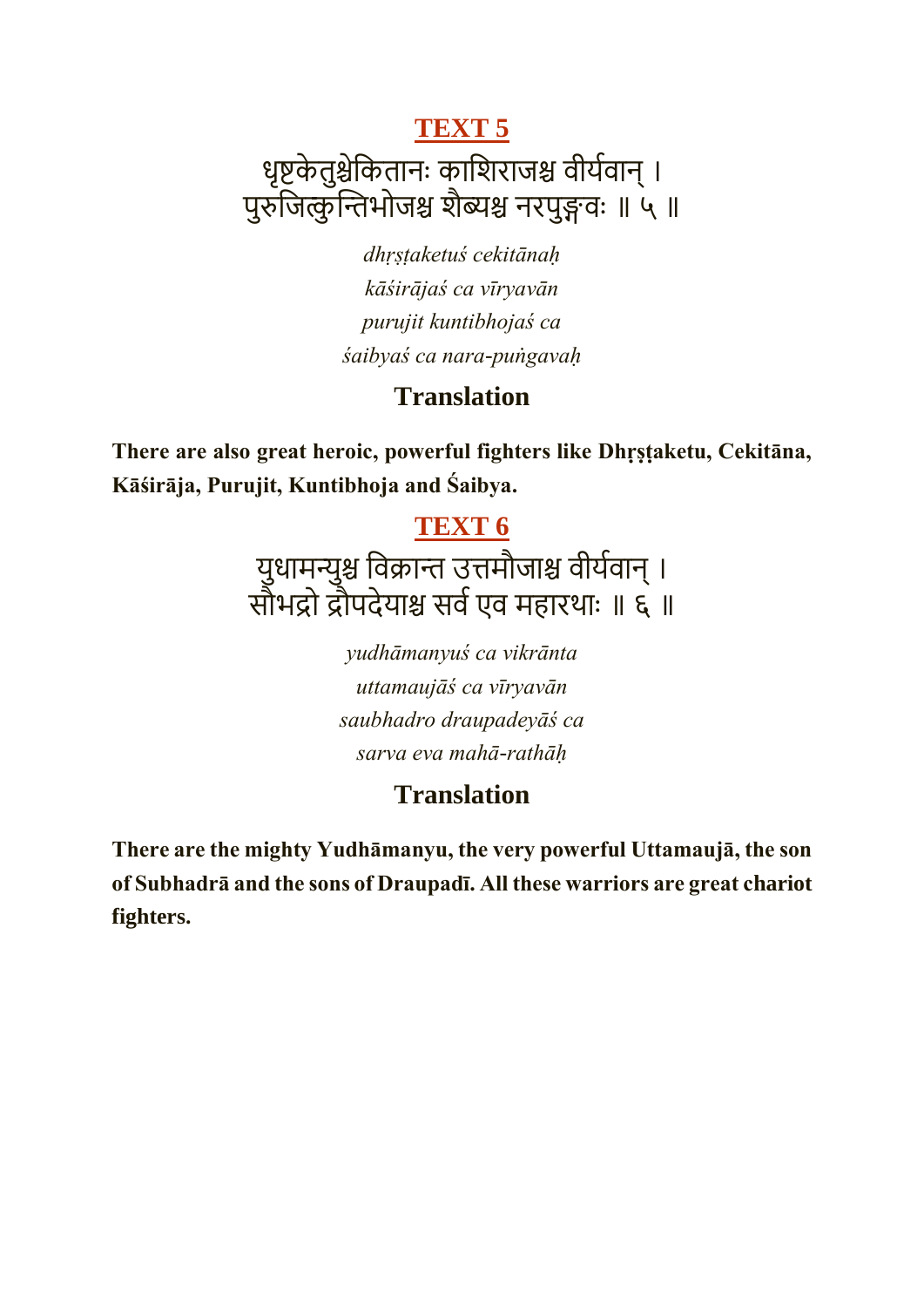## **[TEXT 7](https://vedabase.io/en/library/bg/1/7/)** अस्माकं तु विशिष्टा ये तान्निबोध द्विजोत्तम । नायका मम सैन्यस्य संज्ञार्थ तान्ब्रवीमि ते ॥ ७ ॥

*asmākaṁ tu viśiṣṭā ye tān nibodha dvijottama nāyakā mama sainyasya saṁjñārthaṁ tān bravīmi te*

#### **Translation**

**But for your information, O best of the brāhmaṇas, let me tell you about the captains who are especially qualified to lead my military force.**

#### **[TEXT 8](https://vedabase.io/en/library/bg/1/8/)**

भवान्भीष्मश्च कर्णश्च कृपश्च समितिंजयः । अश्वत्थार्ा कवकणमश्च सौर्दकत्तस्तथैव च ॥ ८ ॥

> *bhavān bhīṣmaś ca karṇaś ca kṛpaś ca samitiṁ-jayaḥ aśvatthāmā vikarṇaś ca saumadattis tathaiva ca*

## **Translation**

**There are personalities like you, Bhīṣma, Karṇa, Kṛpa, Aśvatthāmā, Vikarṇa and the son of Somadatta called Bhūriśravā, who are always victorious in battle.**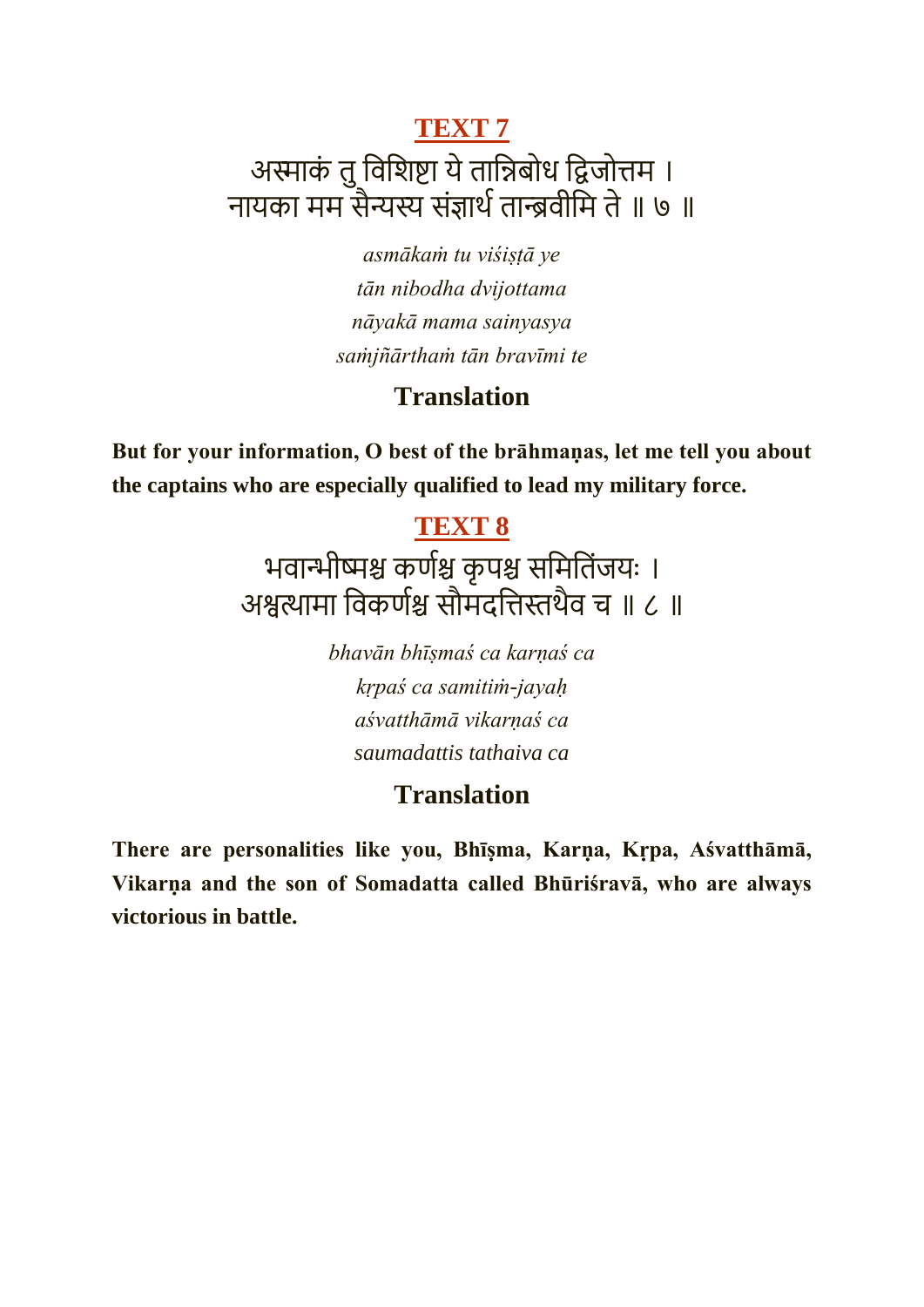## अन्ये च बहवः श*ूरा मदर्थे त्यक्तजीविताः ।* नानाशस्त्रप्रहरणाः सर्वे युद्धविशारदाः ॥ ९ ॥

*anye ca bahavaḥ śūrā mad-arthe tyakta-jīvitāḥ nānā-śastra-praharaṇāḥ sarve yuddha-viśāradāḥ*

#### **Translation**

**There are many other heroes who are prepared to lay down their lives for my sake. All of them are well equipped with different kinds of weapons, and all are experienced in military science.**

#### **[TEXT 10](https://vedabase.io/en/library/bg/1/10/)**

## अपर्याप्त**ं तदस्माकं बलं भीष्माभिरक्षितम्** । पर्याप्तं त्विदमेतेषां बलं भीमाभिरक्षितम् ॥ १० ॥

*aparyāptaṁ tad asmākaṁ balaṁ bhīṣmābhirakṣitam paryāptaṁ tv idam eteṣāṁ balaṁ bhīmābhirakṣitam*

#### **Translation**

**Our strength is immeasurable, and we are perfectly protected by Grandfather Bhīṣma, whereas the strength of the Pāṇḍavas, carefully protected by Bhīma, is limited.**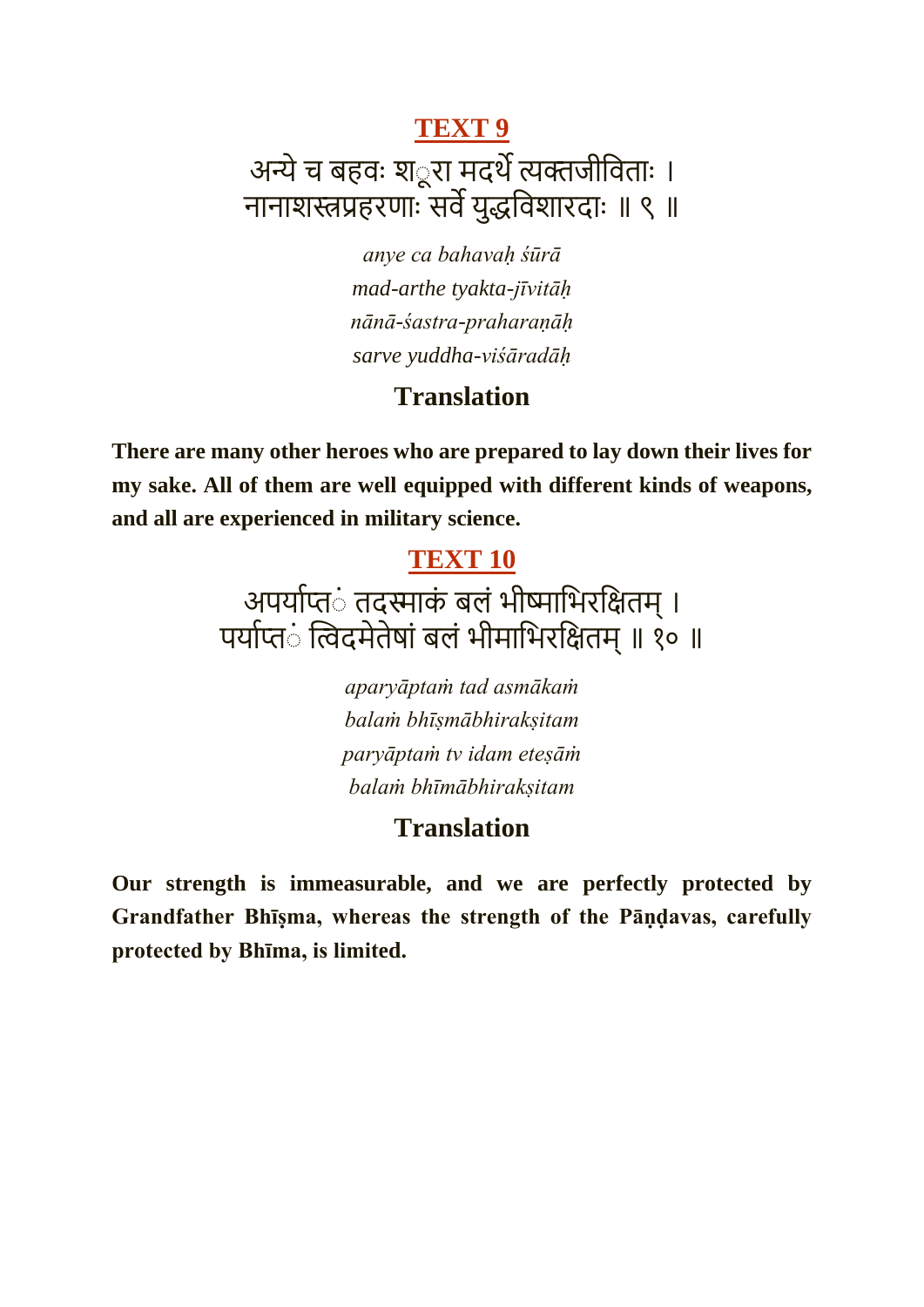## **[TEXT 11](https://vedabase.io/en/library/bg/1/11/)** अयनेषु च सर्वेषु यथाभागवमस्थिताः । भीष्ममेवाभिरक्षन्तु भवन्तः सर्व एव हि ॥ ११ ॥

*ayaneṣu ca sarveṣu yathā-bhāgam avasthitāḥ bhīṣmam evābhirakṣantu bhavantaḥ sarva eva hi*

#### **Translation**

**All of you must now give full support to Grandfather Bhīṣma, as you stand at your respective strategic points of entrance into the phalanx of the army.**

#### **[TEXT 12](https://vedabase.io/en/library/bg/1/12/)**

## तस्य सञ्जनयन्हर्षं कुरुवृद्धः पितामहः । सिंहनादं विनद्योच्चैः शङ्खं दध्मौ प्रतापवान् ॥ १२ ॥

*tasya sañjanayan harṣaṁ kuru-vṛddhaḥ pitāmahaḥ siṁha-nādaṁ vinadyoccaiḥ śaṅkhaṁ dadhmau pratāpavān*

### **Translation**

**Then Bhīṣma, the great valiant grandsire of the Kuru dynasty, the grandfather of the fighters, blew his conchshell very loudly, making a sound like the roar of a lion, giving Duryodhana joy.**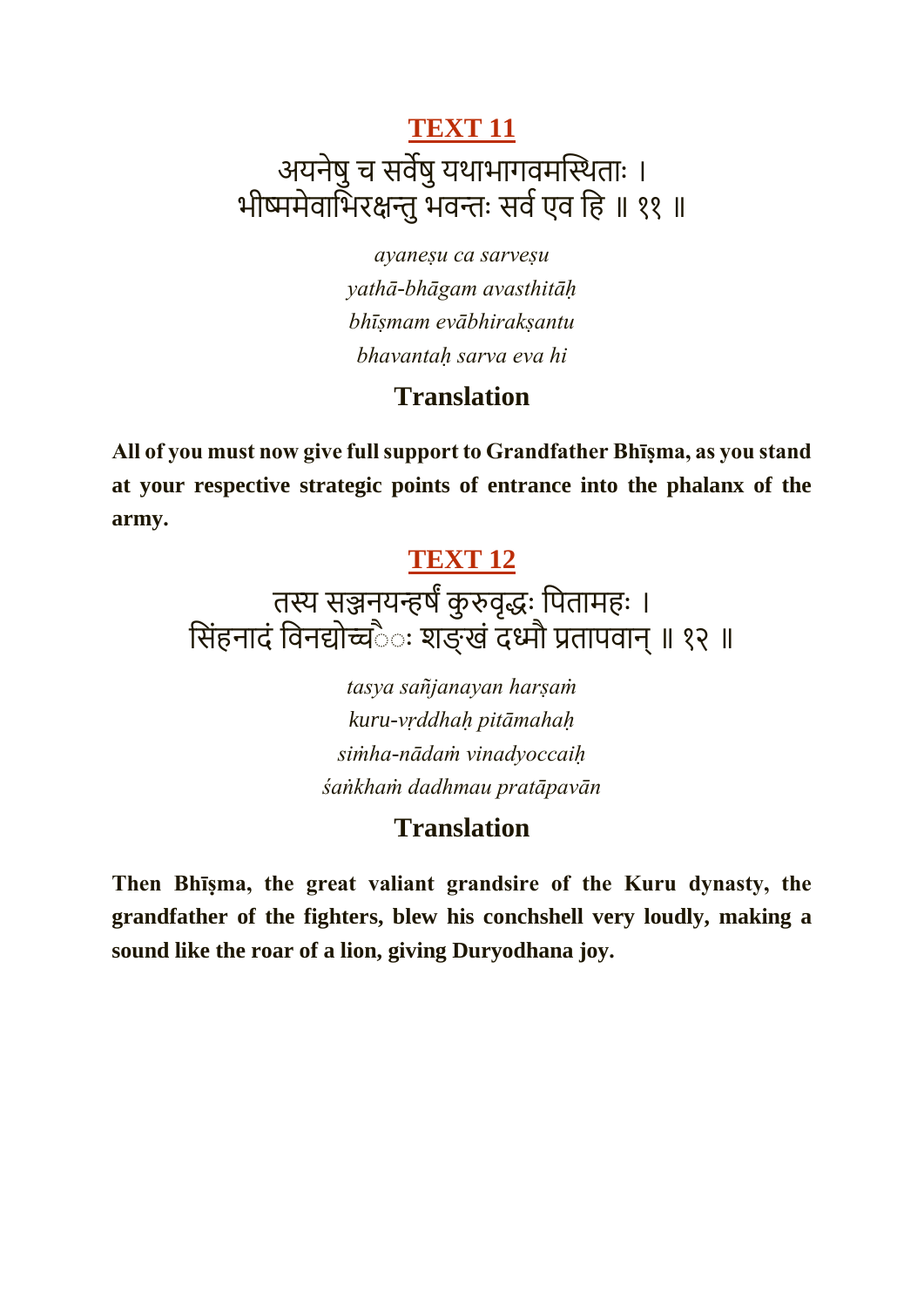## ततः शङ्खाश्च भेर्यश्च पणवानकगोमुखाः । सहसैवाभ्यहन्यन्त स शब्दस्तुमुलोऽभवत् ॥ १३ ॥

*tataḥ śaṅkhāś ca bheryaś ca paṇavānaka-gomukhāḥ sahasaivābhyahanyanta sa śabdas tumulo 'bhavat*

### **Translation**

**After that, the conchshells, drums, bugles, trumpets and horns were all suddenly sounded, and the combined sound was tumultuous.**

## **[TEXT 14](https://vedabase.io/en/library/bg/1/14/)**

ततः श्वेतैर्हयैर्यक्ते महति स्यन्दने स्थितौ । माधवः पाण्डवश्चैव दिव्यौ शङ्खौ प्रदध्मतुः ॥ १४ ॥

> *tataḥ śvetair hayair yukte mahati syandane sthitau mādhavaḥ pāṇḍavaś caiva divyau śaṅkhau pradadhmatuḥ*

## **Translation**

**On the other side, both Lord Kṛṣṇa and Arjuna, stationed on a great chariot drawn by white horses, sounded their transcendental conchshells.**

## **[TEXT 15](https://vedabase.io/en/library/bg/1/15/)**

पाञ्चजन्यं हृषीकेशो देवदत्तं धनञ्जयः । पौण्ड्रं दध्मौ महाशङ्खं भीमकर्मा वृकोदरः ॥ १५ ॥

> *pāñcajanyaṁ hṛṣīkeśo devadattaṁ dhanañ-jayaḥ pauṇḍraṁ dadhmau mahā-śaṅkhaṁ bhīma-karmā vṛkodaraḥ*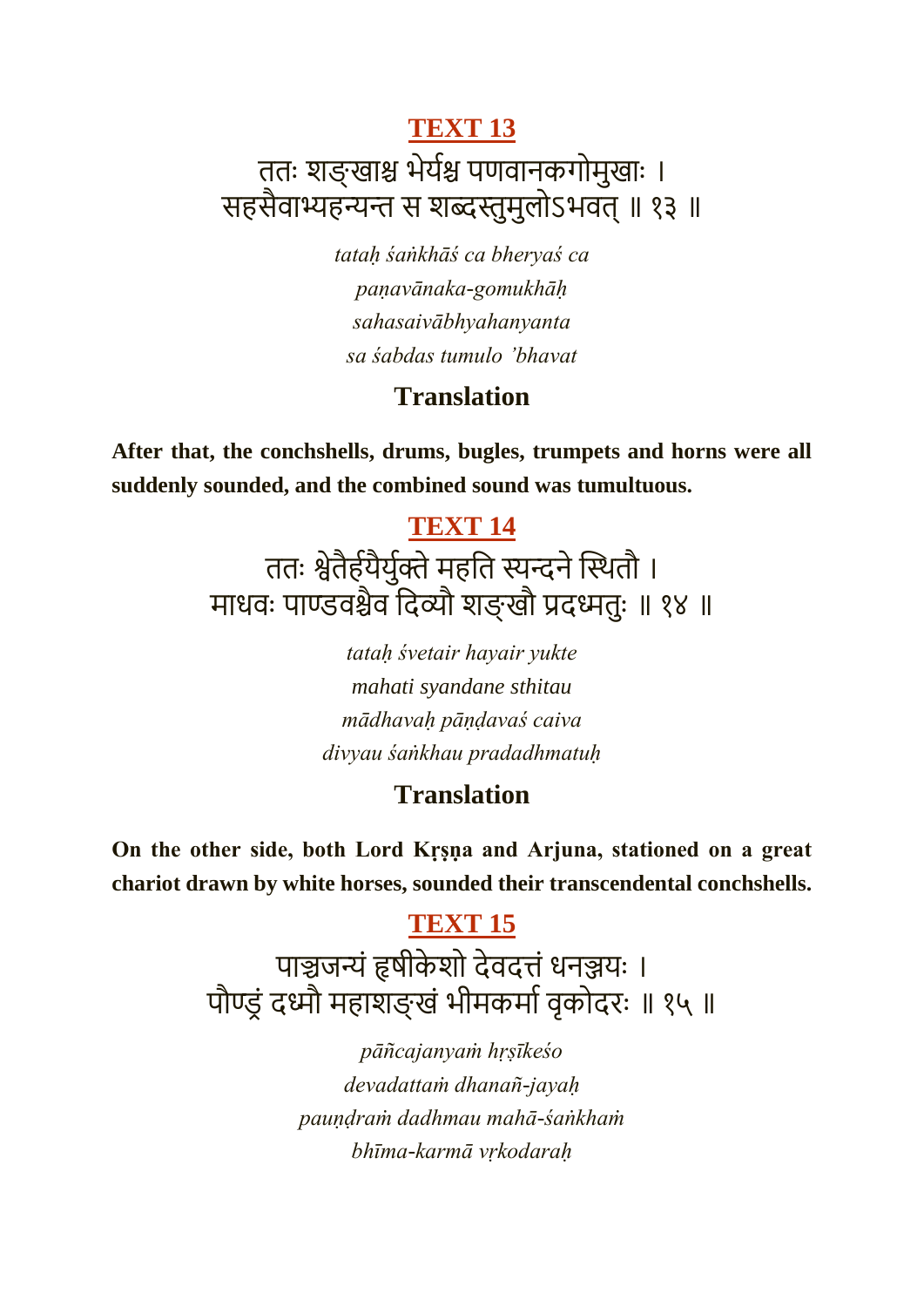#### **Translation**

**Lord Kṛṣṇa blew His conchshell, called Pāñcajanya; Arjuna blew his, the Devadatta; and Bhīma, the voracious eater and performer of herculean tasks, blew his terrific conchshell, called Pauṇḍra.**

#### **[TEXTS 16-18](https://vedabase.io/en/library/bg/1/16-18/)**

अनन्तविजयं राजा कुन्तीपुत्रो युधिष्ठिरः । नकु लः सहदेवश्च सुघोषर्कणपुष्पकौ ॥ १६ ॥ काश्यश्च परमेष्वास: शिखण्डी च महारथ: । धृष्टद्युम्नूो विराटश्च सात्यकिश्चापराजित: ॥ १७ ॥ द्रुपदो द्रौपदेयाश्च सर्वश: पृथिवीपते । सौभद्रश्च महाबाहु: शङ्खान्दध्मु: पृथक्पृथक् ॥ १८ ॥

> *anantavijayaṁ rājā kuntī-putro yudhiṣṭhiraḥ nakulaḥ sahadevaś ca sughoṣa-maṇipuṣpakau*

*kāśyaś ca parameṣv-āsaḥ śikhaṇḍī ca mahā-rathaḥ dhṛṣṭadyumno virāṭaś ca sātyakiś cāparājitaḥ*

*drupado draupadeyāś ca sarvaśaḥ pṛthivī-pate saubhadraś ca mahā-bāhuḥ śaṅkhān dadhmuḥ pṛthak pṛthak*

#### **Translation**

**King Yudhiṣṭhira, the son of Kuntī, blew his conchshell, the Anantavijaya, and Nakula and Sahadeva blew the Sughoṣa and Maṇipuṣpaka.**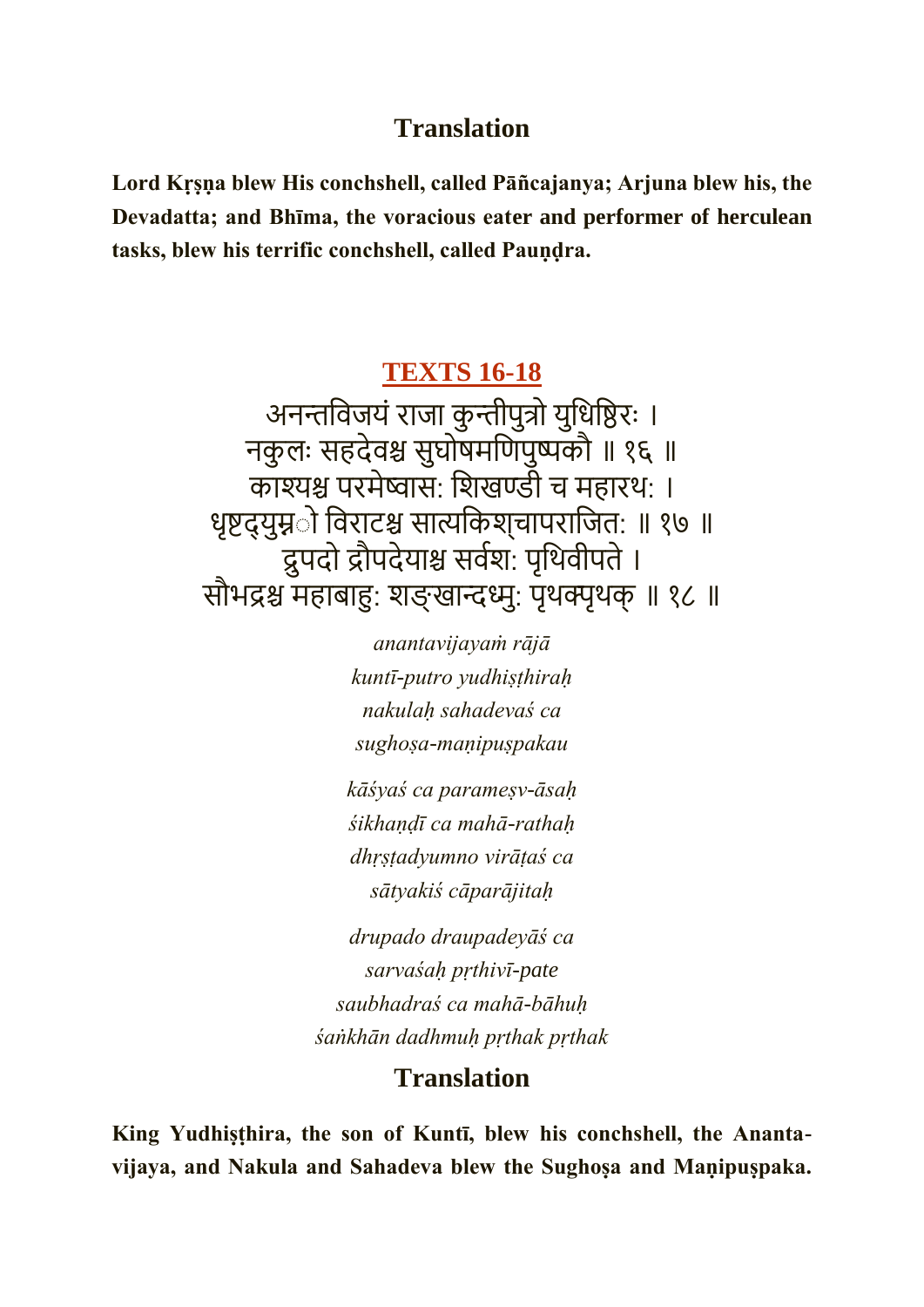**That great archer the King of Kāśī, the great fighter Śikhaṇḍī, Dhṛṣṭadyumna, Virāṭa, the unconquerable Sātyaki, Drupada, the sons of Draupadī, and others, O King, such as the mighty-armed son of Subhadrā, all blew their respective conchshells.**

#### **[TEXT 19](https://vedabase.io/en/library/bg/1/19/)**

स घोषो धार्तराष्ट्राणां हृदयानि व्यदारयत् । नभश्च पृथिवीं चैव तुमुलोऽभ्यनुनादयन् ॥ १९ ॥

> *sa ghoṣo dhārtarāṣṭrāṇāṁ hṛdayāni vyadārayat nabhaś ca pṛthivīṁ caiva tumulo 'bhyanunādayan*

### **Translation**

**The blowing of these different conchshells became uproarious. Vibrating both in the sky and on the earth, it shattered the hearts of the sons of Dhṛtarāṣṭra.**

#### **[TEXT 20](https://vedabase.io/en/library/bg/1/20/)**

अथ व्यवस्थितान्दृष्ट्वा धार्तराष्ट्रान्कपिध्वजः । प्रवृत्ते शस्त्रसम्पाते धनुरुद्यम्य पाण्डवः । हृषीकेशं तदा वाक्यमिदमाह महीपते ॥ २० ॥

> *atha vyavasthitān dṛṣṭvā dhārtarāṣṭrān kapi-dhvajaḥ pravṛtte śastra-sampāte dhanur udyamya pāṇḍavaḥ hṛṣīkeśaṁ tadā vākyam idam āha mahī-pate*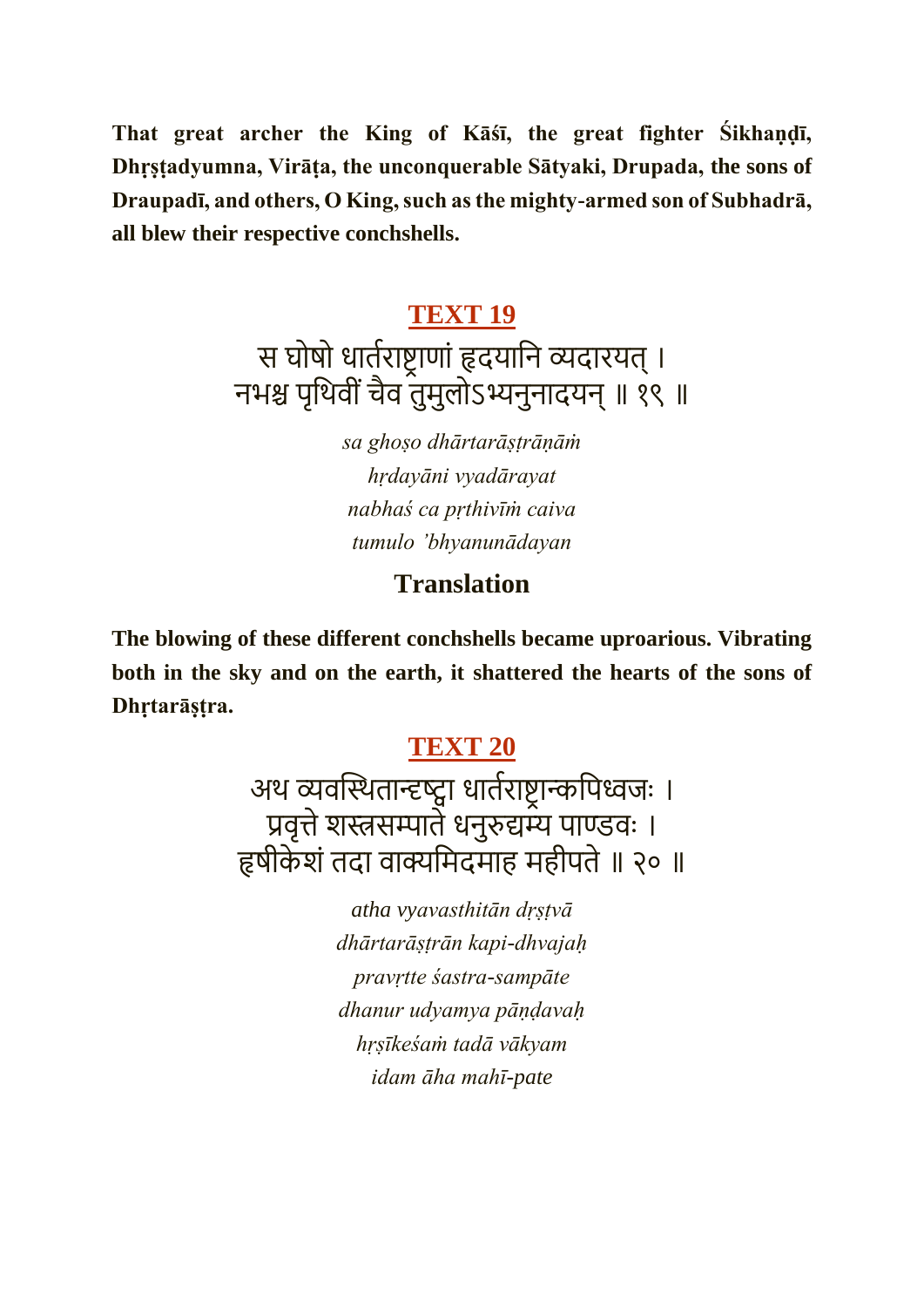#### **Translation**

**At that time Arjuna, the son of Pāṇḍu, seated in the chariot bearing the flag marked with Hanumān, took up his bow and prepared to shoot his arrows. O King, after looking at the sons of Dhṛtarāṣṭra drawn in military array, Arjuna then spoke to Lord Kṛṣṇa these words.**

#### **[TEXTS 21-22](https://vedabase.io/en/library/bg/1/21-22/)**

अजुमन उवाच सेनयोरुभयोर्मध्ये रथं स्थापय मेऽच्युत । यावदेतान्निरीक्षेऽहं योद्धुकामानवस्थितान् ॥ २१ ॥ कैर्मया सह योद्धव्यमस्मिनुरणसमुद्यमे ॥ २२ ॥

> *arjuna uvāca senayor ubhayor madhye rathaṁ sthāpaya me 'cyuta yāvad etān nirīkṣe 'haṁ yoddhu-kāmān avasthitān*

*kair mayā saha yoddhavyam asmin raṇa-samudyame*

#### **Translation**

**Arjuna said: O infallible one, please draw my chariot between the two armies so that I may see those present here, who desire to fight, and with whom I must contend in this great trial of arms.**

#### **[TEXT 23](https://vedabase.io/en/library/bg/1/23/)**

योत्स्यमानानवेक्षेऽहं य एतेऽत्र समागताः । धार्तराष्ट्रस्य दुर्बुद्धेर्युद्धे प्रियचिकीर्षवः ॥ २३ ॥

> *yotsyamānān avekṣe 'haṁ ya ete 'tra samāgatāḥ dhārtarāṣṭrasya durbuddher yuddhe priya-cikīrṣavaḥ*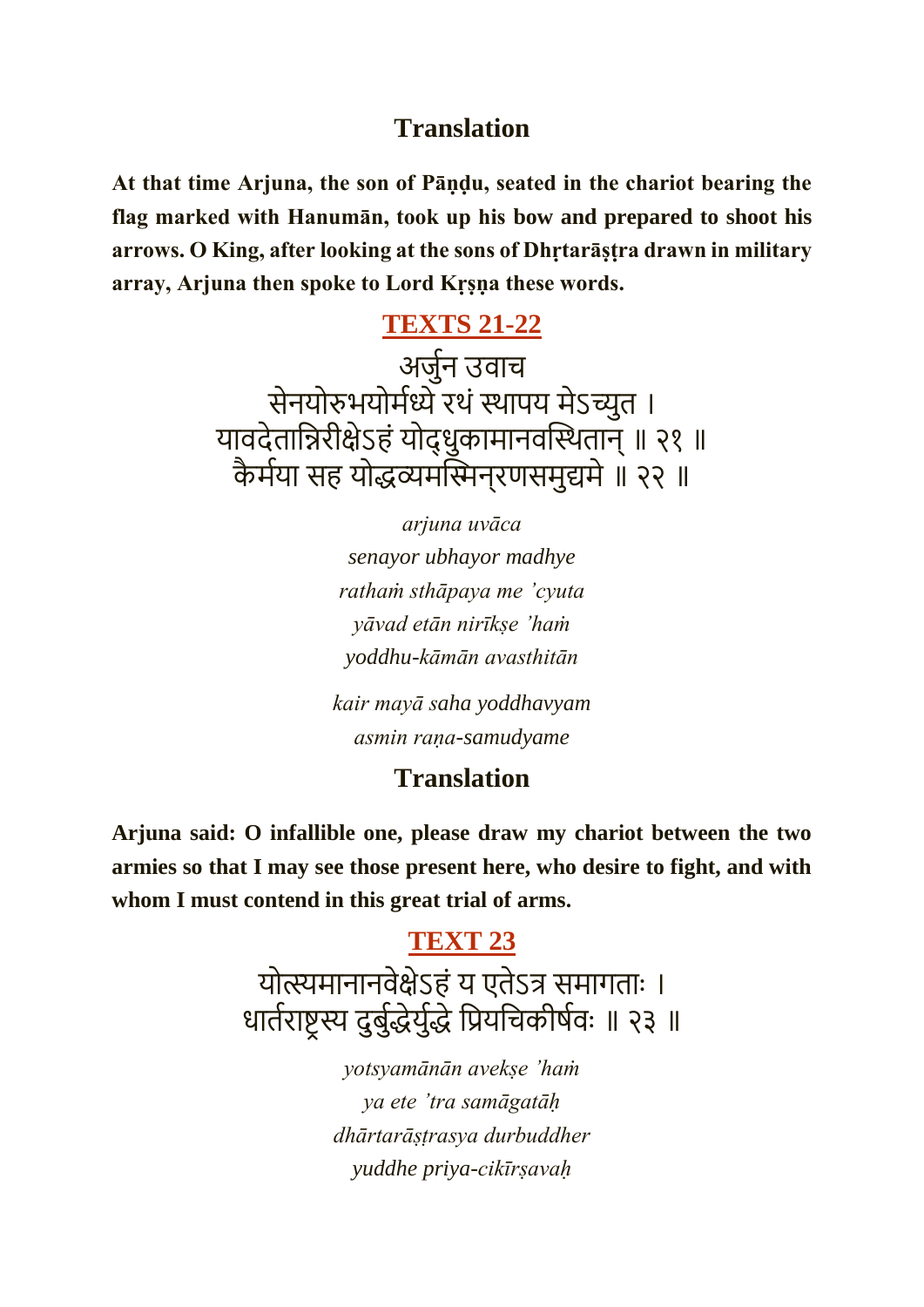#### **Translation**

**Let me see those who have come here to fight, wishing to please the evilminded son of Dhṛtarāṣṭra.**

### **[TEXT 24](https://vedabase.io/en/library/bg/1/24/)**

सञ्जय उवाच एवमुक्तो हृषीकेशो गुडाकेशेन भारत । सेनयोरुभयोर्मध्ये स्थापयित्वा रथोत्तमम् ॥ २४ ॥

> *sañjaya uvāca evam ukto hṛṣīkeśo guḍākeśena bhārata senayor ubhayor madhye sthāpayitvā rathottamam*

### **Translation**

**Sañjaya said: O descendant of Bharata, having thus been addressed by Arjuna, Lord Kṛṣṇa drew up the fine chariot in the midst of the armies of both parties.**

### **[TEXT 25](https://vedabase.io/en/library/bg/1/25/)**

भीष्मद्रोणप्रमुखतः सर्वेषां च महीक्षिताम् । उवाच पार्थ पश्यैतान्समवेतान्कुरुनिति ॥ २५ ॥

> *bhīṣma-droṇa-pramukhataḥ sarveṣāṁ ca mahī-kṣitām uvāca pārtha paśyaitān samavetān kurūn iti*

### **Translation**

**In the presence of Bhīṣma, Droṇa and all the other chieftains of the world, the Lord said, "Just behold, Pārtha, all the Kurus assembled here."**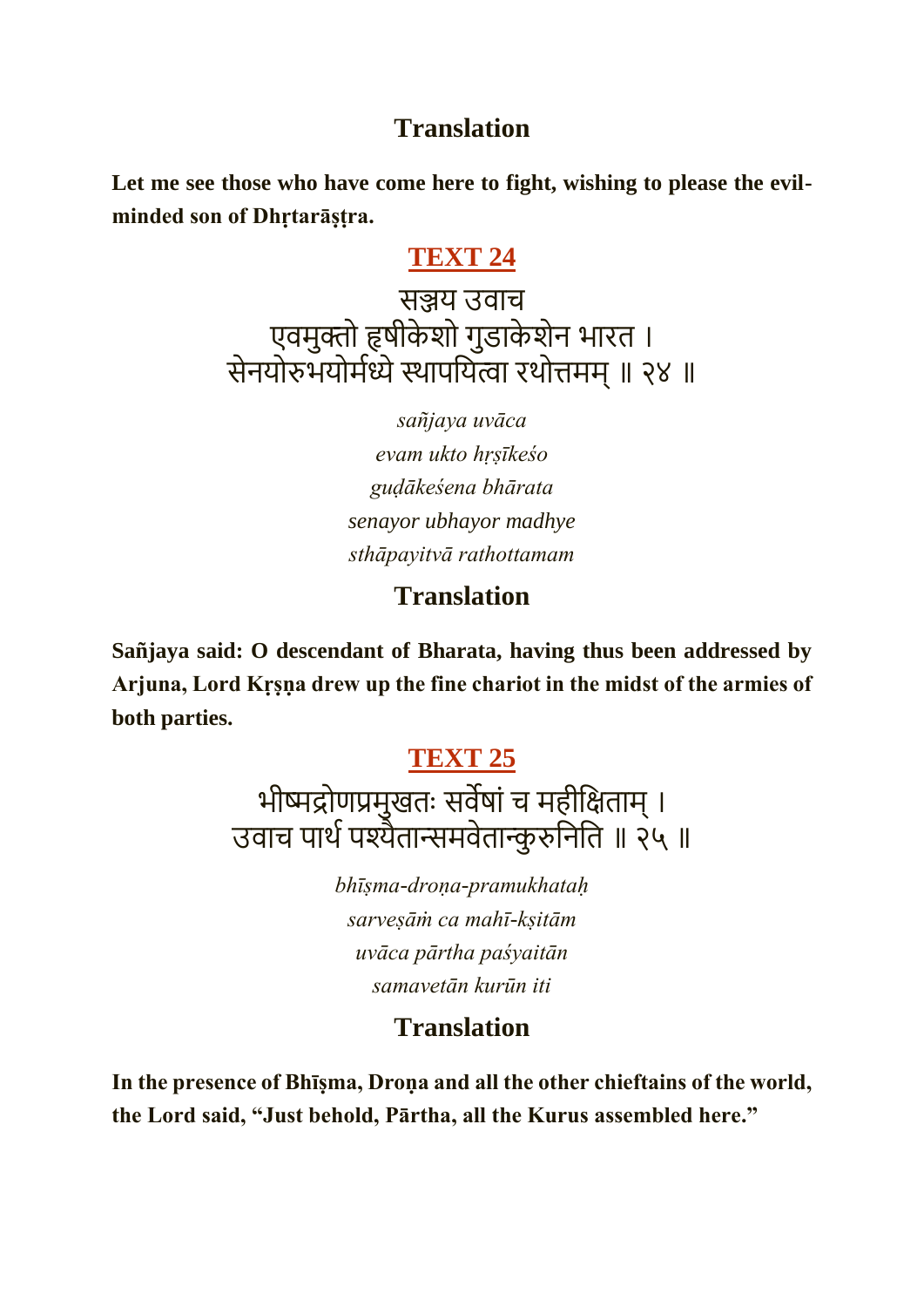## **[TEXT 26](https://vedabase.io/en/library/bg/1/26/)** तत्रापश्यत्स्थितान्पार्थः पितृन्थं पितामहान्। आचार्यान्मातुलान्भ्रातृन्पुत्रान्पौत्रान्सखीस्तथा। श्वश*ुरान्सुहृदश्चैव सेनयोरुभयोरपि ॥ २६ ॥*

*tatrāpaśyat sthitān pārthaḥ pitṝn atha pitāmahān ācāryān mātulān bhrātṝn putrān pautrān sakhīṁs tathā śvaśurān suhṛdaś caiva senayor ubhayor api*

#### **Translation**

**There Arjuna could see, within the midst of the armies of both parties, his fathers, grandfathers, teachers, maternal uncles, brothers, sons, grandsons, friends, and also his fathers-in-law and well-wishers.**

## **[TEXT 27](https://vedabase.io/en/library/bg/1/27/)** तान्समीक्ष्य स कौन्तेयः सर्वान्बन्धूनवस्थितान् । कृपया परयाविष्टो विषीदन्निदमब्रवीत् ॥ २७ ॥

*tān samīkṣya sa kaunteyaḥ sarvān bandhūn avasthitān kṛpayā parayāviṣṭo viṣīdann idam abravīt*

### **Translation**

**When the son of Kuntī, Arjuna, saw all these different grades of friends and relatives, he became overwhelmed with compassion and spoke thus.**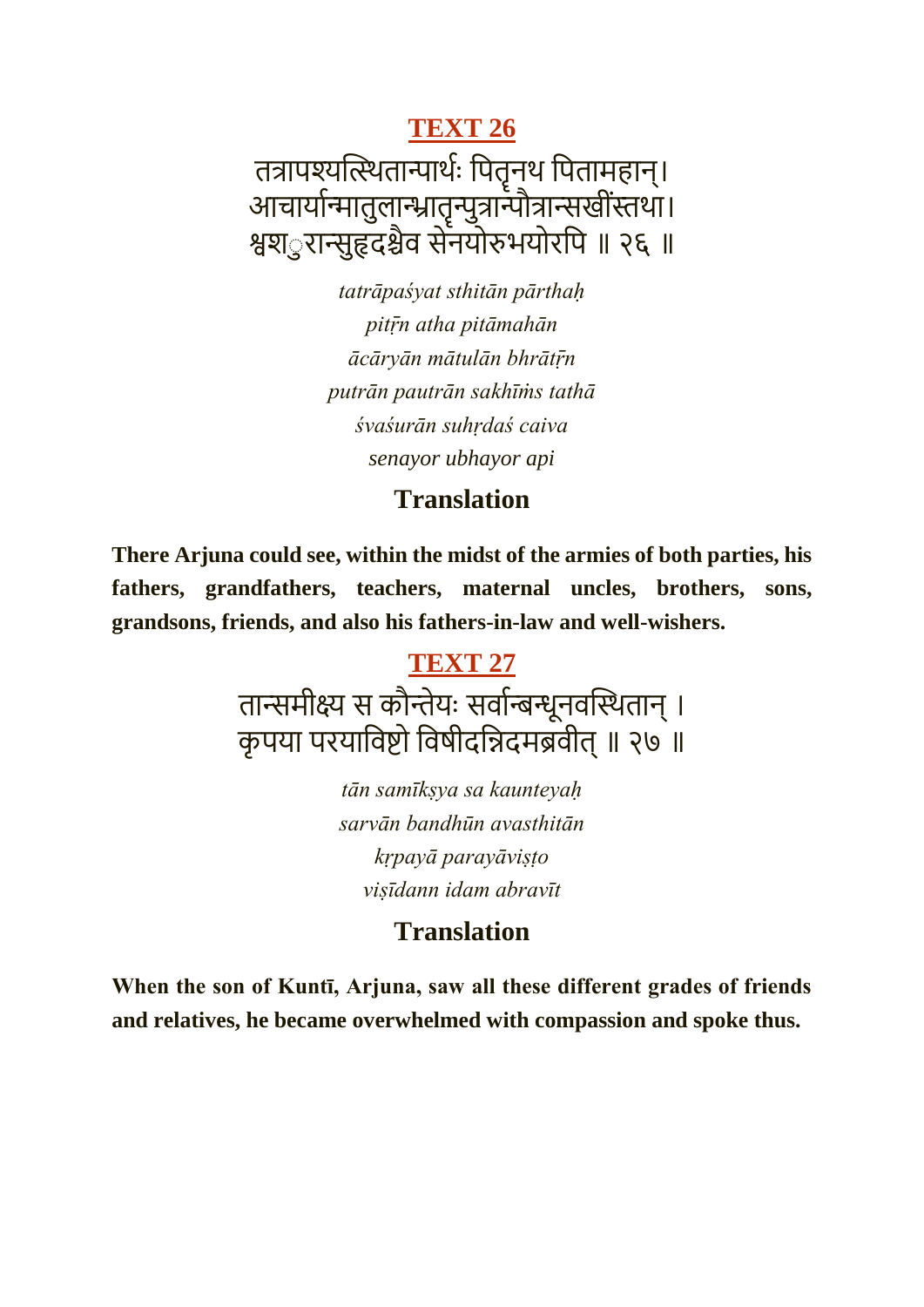## **[TEXT 28](https://vedabase.io/en/library/bg/1/28/)** अजुमन उवाच दृष्ट्वेमं स्वजनं कृष्ण युयुत्सुं समुपस्थितम् । सीदन्ति मम गात्राणि मुखं च परिश*ु*ष्यति ॥ २८ ॥

*arjuna uvāca dṛṣṭvemaṁ sva-janaṁ kṛṣṇa yuyutsuṁ samupasthitam sīdanti mama gātrāṇi mukhaṁ ca pariśuṣyati*

#### **Translation**

**Arjuna said: My dear Kṛṣṇa, seeing my friends and relatives present before me in such a fighting spirit, I feel the limbs of my body quivering and my mouth drying up.**

#### **[TEXT 29](https://vedabase.io/en/library/bg/1/29/)**

वेपथुश्च शरीरे मे रोमहर्षश्च जायते । गाण्डीवं स्रंसते हस्तात्त्वक्चैव परिदह्यते ॥ २९ ॥

> *vepathuś ca śarīre me roma-harṣaś ca jāyate gāṇḍīvaṁ sraṁsate hastāt tvak caiva paridahyate*

### **Translation**

**My whole body is trembling, my hair is standing on end, my bow Gāṇḍīva is slipping from my hand, and my skin is burning.**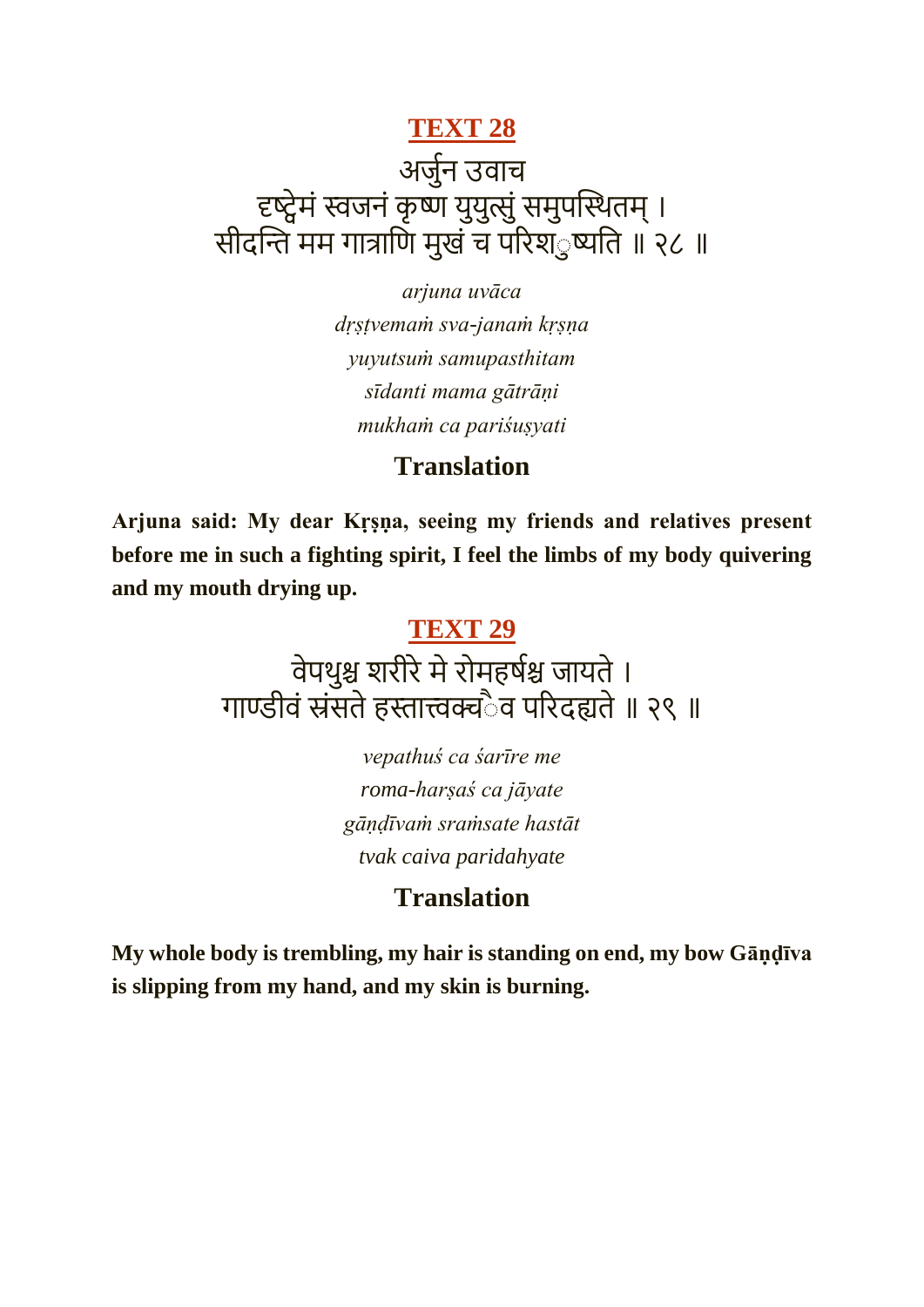## न च शक्नोम्यवस्थातुं भ्रमतीव च मे मनः । निमित्तानि च पश्यामि विपरीतानि केशव ॥ ३० ॥

*na ca śaknomy avasthātuṁ bhramatīva ca me manaḥ nimittāni ca paśyāmi viparītāni keśava*

#### **Translation**

**I am now unable to stand here any longer. I am forgetting myself, and my mind is reeling. I see only causes of misfortune, O Kṛṣṇa, killer of the Keśī demon.**

#### **[TEXT 31](https://vedabase.io/en/library/bg/1/31/)**

## न च श्रेयोऽनुपश्यामि हत्वा स्वजनमाहवे । न काङ्क्षे विजयं कृष्ण न च राज्यं सुखानि च ॥ ३१ ॥

*na ca śreyo 'nupaśyāmi hatvā sva-janam āhave na kāṅkṣe vijayaṁ kṛṣṇa na ca rājyaṁ sukhāni ca*

#### **Translation**

**I do not see how any good can come from killing my own kinsmen in this battle, nor can I, my dear Kṛṣṇa, desire any subsequent victory, kingdom or happiness.**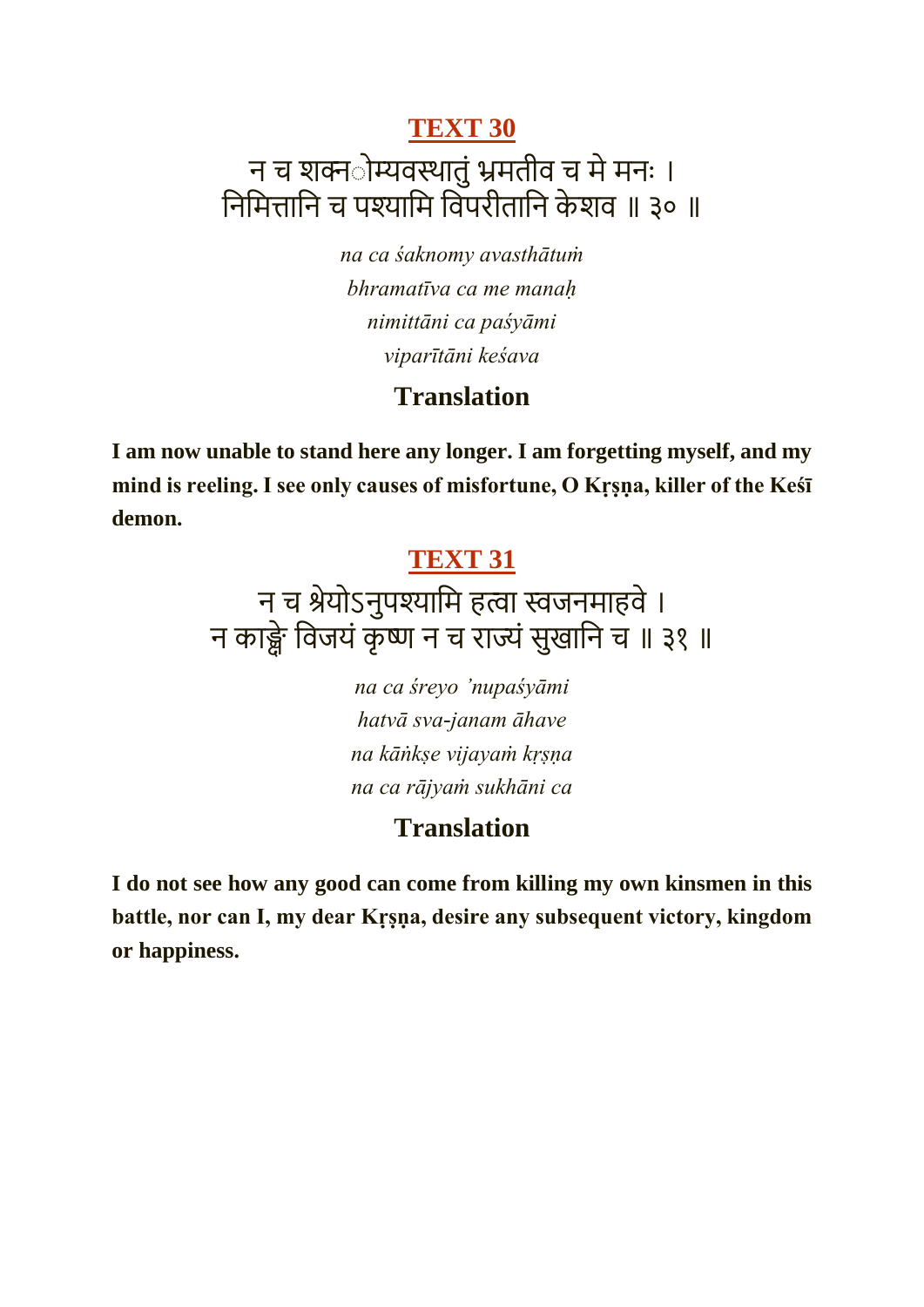#### **[TEXTS 32-35](https://vedabase.io/en/library/bg/1/32-35/)**

किं नो राज्येन गोविन्द किं भोगैजींवितेन वा । येषामर्थे काङ्क्षितं नो राज्यं भोगाः सुखानि च ॥ ३२ ॥ त इमेऽवस्थिता युद्धे प्राणांस्त्यक्त्वा धनानि च । आचायामः कपतरः पुत्रास्तथैव च कपतार्हाः ॥ ३3 ॥ मातुलाः श्वश*ुराः पौत्राः श्यालाः सम्बन्धिनस्तथा ।* एतान्न हन्तुमिच्छामि घ्नतोऽपि मधुसूदन ॥ ३४ ॥ अपि त्रैलोक्यराज्यस्य हेतोः किं नु महीकृते । निहत्य धार्तराष्ट्रान्नः का प्रीतिः स्याज्जनार्दन ॥ ३५ ॥

> *kiṁ no rājyena govinda kiṁ bhogair jīvitena vā yeṣām arthe kāṅkṣitaṁ no rājyaṁ bhogāḥ sukhāni ca*

*ta ime 'vasthitā yuddhe prāṇāṁs tyaktvā dhanāni ca ācāryāḥ pitaraḥ putrās tathaiva ca pitāmahāḥ*

*mātulāḥ śvaśurāḥ pautrāḥ śyālāḥ sambandhinas tathā etān na hantum icchāmi ghnato 'pi madhusūdana*

*api trailokya-rājyasya hetoḥ kiṁ nu mahī-kṛte nihatya dhārtarāṣṭrān naḥ kā prītiḥ syāj janārdana*

#### **Translation**

**O Govinda, of what avail to us are a kingdom, happiness or even life itself when all those for whom we may desire them are now arrayed on this battlefield? O Madhusūdana, when teachers, fathers, sons, grandfathers,**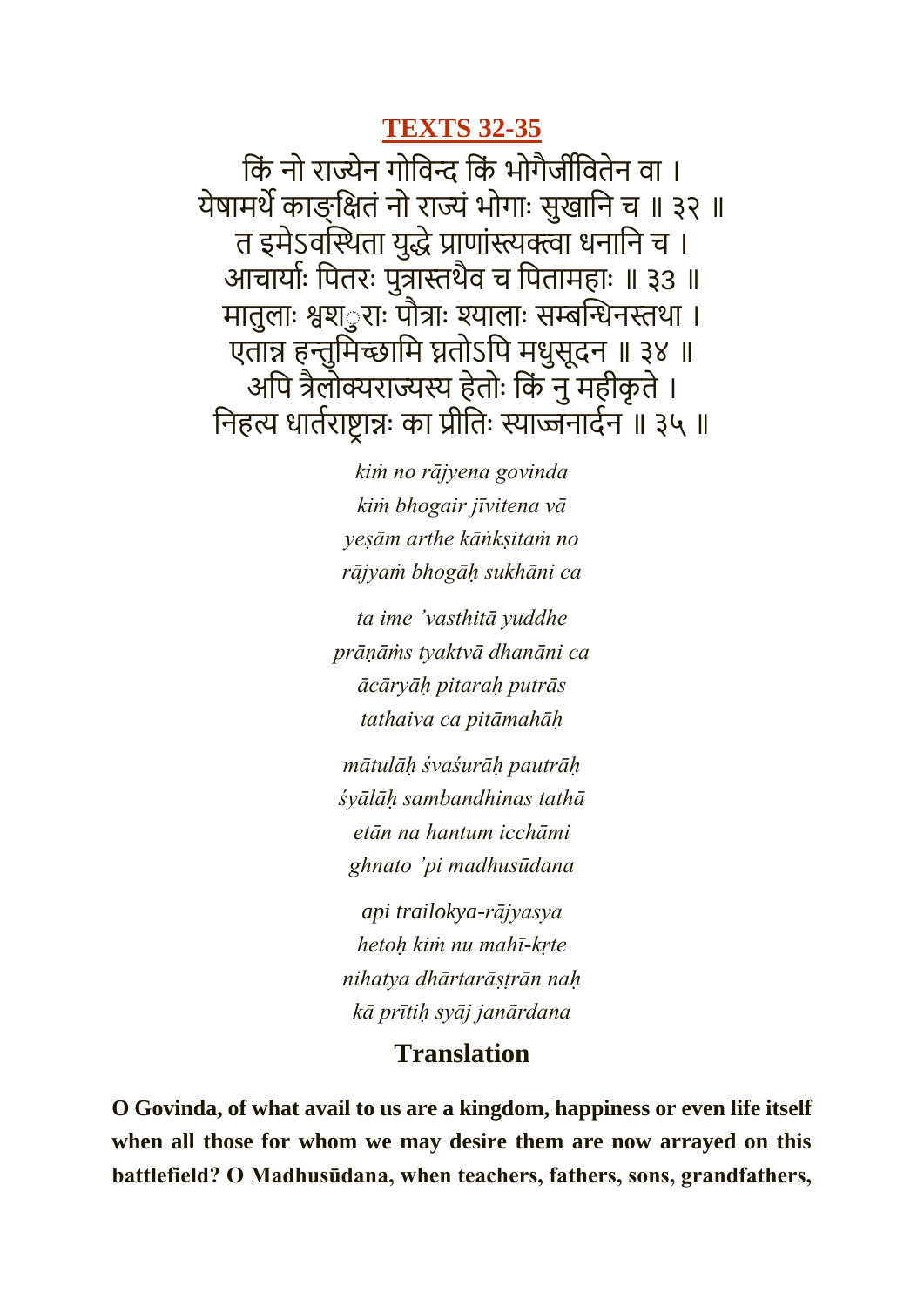**maternal uncles, fathers-in-law, grandsons, brothers-in-law and other relatives are ready to give up their lives and properties and are standing before me, why should I wish to kill them, even though they might otherwise kill me? O maintainer of all living entities, I am not prepared to fight with them even in exchange for the three worlds, let alone this earth. What pleasure will we derive from killing the sons of Dhṛtarāṣṭra?**

## **[TEXT 36](https://vedabase.io/en/library/bg/1/36/)**

पापमेवाश्रयेदस्मान्हत्वैतानाततायिनः । तस्मान्नार्हा वयं हन्तुं धार्तराष्ट्रान्सबान्धवान् । स्वजनं हि कथं हत्वा सुखिनः स्याम माधव ॥ ३६ ॥

> *pāpam evāśrayed asmān hatvaitān ātatāyinaḥ tasmān nārhā vayaṁ hantuṁ dhārtarāṣṭrān sa-bāndhavān sva-janaṁ hi kathaṁ hatvā sukhinaḥ syāma mādhava*

### **Translation**

**Sin will overcome us if we slay such aggressors. Therefore it is not proper for us to kill the sons of Dhṛtarāṣṭra and our friends. What should we gain, O Kṛṣṇa, husband of the goddess of fortune, and how could we be happy by killing our own kinsmen?**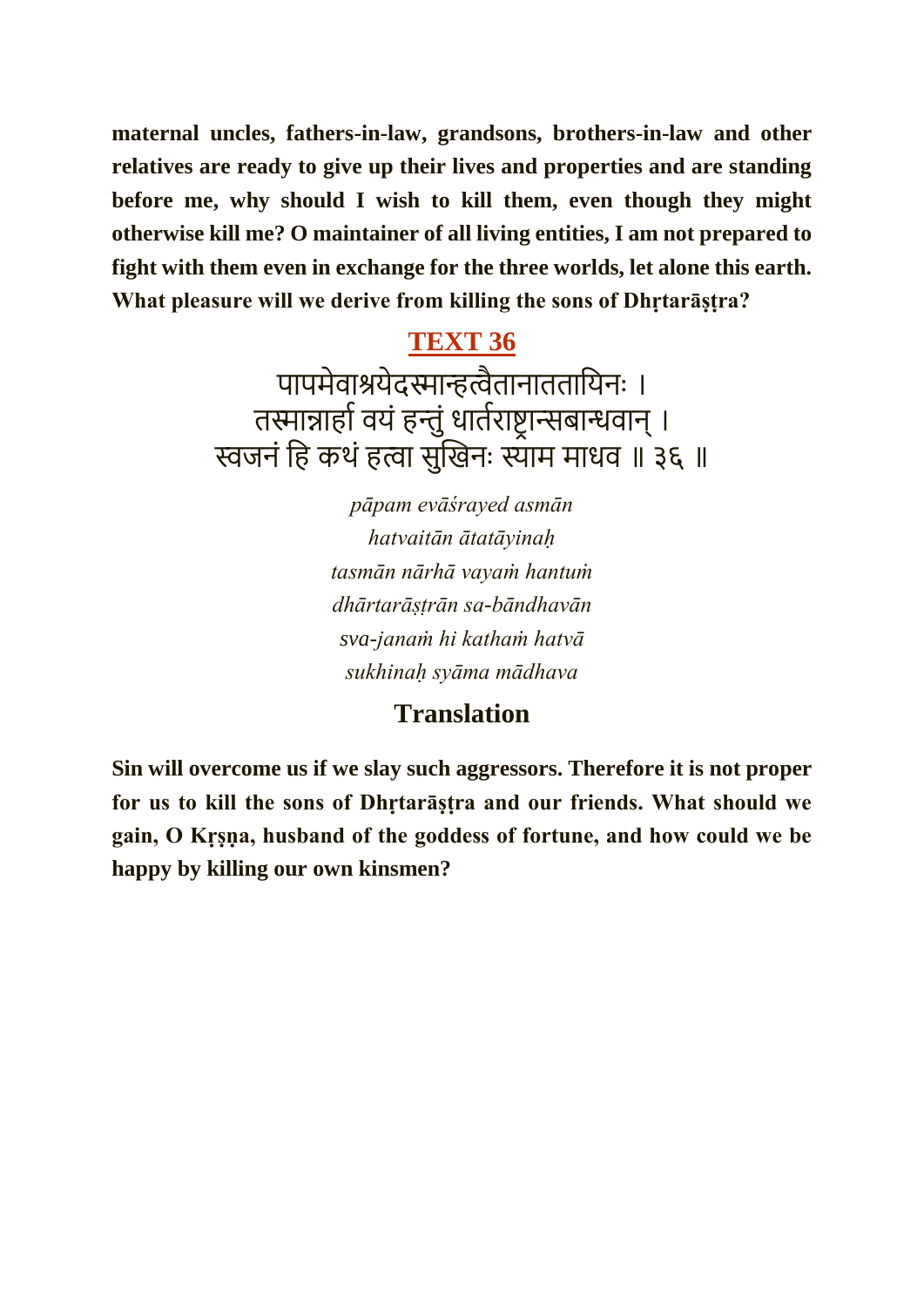**[TEXTS 37-38](https://vedabase.io/en/library/bg/1/37-38/)**

यद्यप्येतेन पश्यन्ति लोभोपहतचेतसः । कुलक्षयकृतं दोषं मित्रद्रोहे च पातकम् ॥ ३७ ॥ कथं न ज्ञेयमस्माभिः पापादस्मन्निवर्तितम् । कुलक्षयकृतं दोषं प्रपश्यद्भिर्जनार्दन ॥ ३८ ॥

> *yady apy ete na paśyanti lobhopahata-cetasaḥ kula-kṣaya-kṛtaṁ doṣaṁ mitra-drohe ca pātakam*

*kathaṁ na jñeyam asmābhiḥ pāpād asmān nivartitum kula-kṣaya-kṛtaṁ doṣaṁ prapaśyadbhir janārdana*

#### **Translation**

**O Janārdana, although these men, their hearts overtaken by greed, see no fault in killing one's family or quarreling with friends, why should we, who can see the crime in destroying a family, engage in these acts of sin?**

#### **[TEXT 39](https://vedabase.io/en/library/bg/1/39/)**

कुलक्षये प्रणश्यन्ति कुलधर्माः सनातनाः । धर्मे नष्टे कुलं कृत्स्नमधर्मोऽभिभवत्युत ॥ ३९ ॥

> *kula-kṣaye praṇaśyanti kula-dharmāḥ sanātanāḥ dharme naṣṭe kulaṁ kṛtsnam adharmo 'bhibhavaty uta*

#### **Translation**

**With the destruction of the dynasty, the eternal family tradition is vanquished, and thus the rest of the family becomes involved in irreligion.**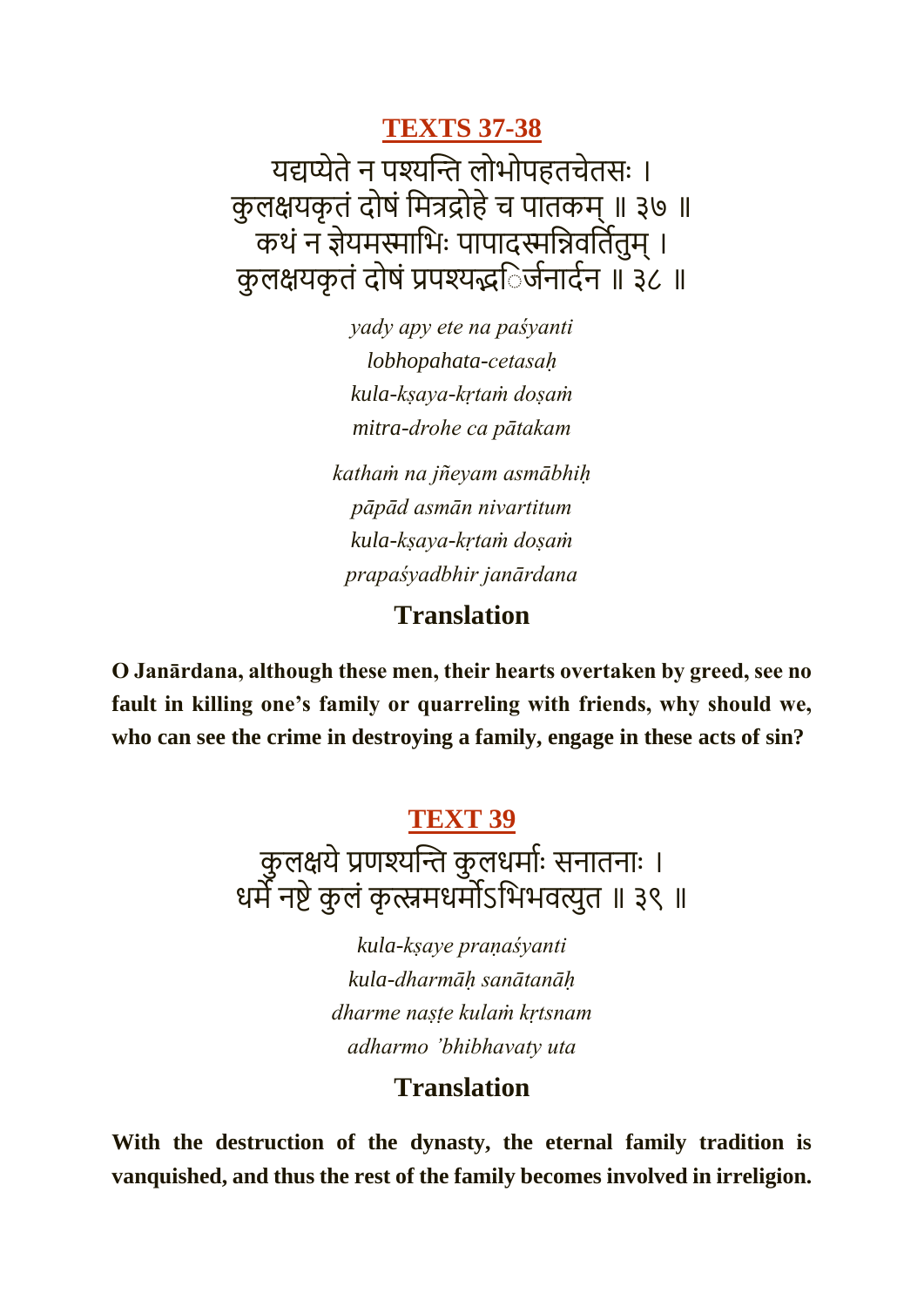## **[TEXT 40](https://vedabase.io/en/library/bg/1/40/)** अधर्माभिभवात्कृष्ण प्रदुष्यन्ति कुलस्त्रियः । स्त्रीषुदुष्ट्ासुवाष्णेय जायतेवणमसङ्करः ॥ ४० ॥

*adharmābhibhavāt kṛṣṇa praduṣyanti kula-striyaḥ strīṣu duṣṭāsu vārṣṇeya jāyate varṇa-saṅkaraḥ*

#### **Translation**

When irreligion is prominent in the family, O Krsna, the women of the **family become polluted, and from the degradation of womanhood, O descendant of Vṛṣṇi, comes unwanted progeny.**

#### **[TEXT 41](https://vedabase.io/en/library/bg/1/41/)**

## सङ्करो नरकायैव कुलघ्नानां कुलस्य च । पतन्ति पितरो ह्येषां लुप्तपिण्डोदकक्रियाः ॥ ४१ ॥

*saṅkaro narakāyaiva kula-ghnānāṁ kulasya ca patanti pitaro hy eṣāṁ lupta-piṇḍodaka-kriyāḥ*

#### **Translation**

**An increase of unwanted population certainly causes hellish life both for the family and for those who destroy the family tradition. The ancestors of such corrupt families fall down, because the performances for offering them food and water are entirely stopped.**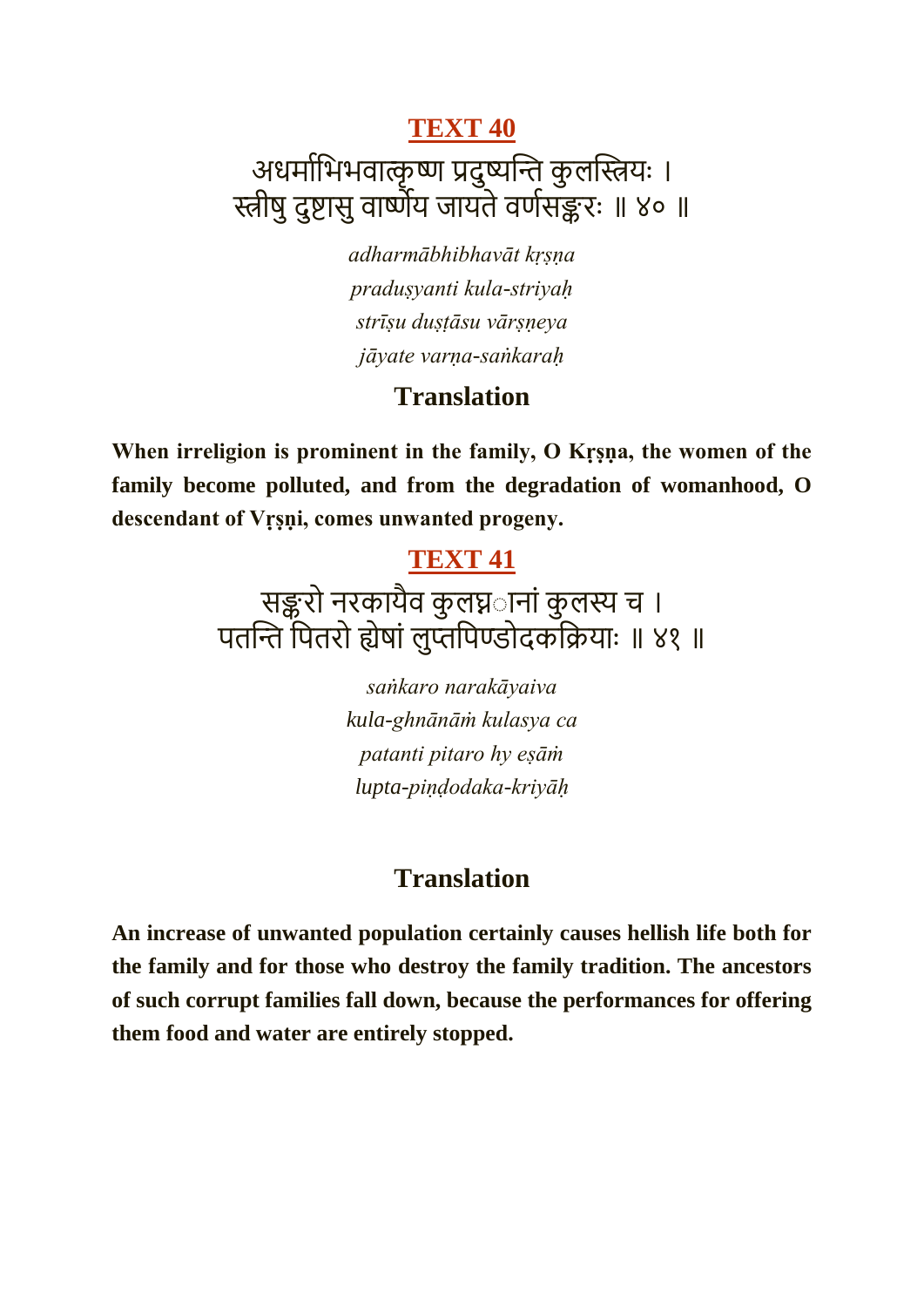## दोषैरेतैः कुलघ्न**ानां वर्णसङ्करकारकैः** । उत्साद्यन्ते जातिधर्माः कुलधर्माश्च शाश्वताः ॥ ४२ ॥

*doṣair etaiḥ kula-ghnānāṁ varṇa-saṅkara-kārakaiḥ utsādyante jāti-dharmāḥ kula-dharmāś ca śāśvatāḥ*

#### **Translation**

**By the evil deeds of those who destroy the family tradition and thus give rise to unwanted children, all kinds of community projects and family welfare activities are devastated.**

#### **[TEXT 43](https://vedabase.io/en/library/bg/1/43/)**

## उत्सन्नकु लधर्माणां मनुष्याणां जनार्दन । नरके कनयतं वासो भवतीत्यनुिूु श्रुर् ॥ ४३ ॥

*utsanna-kula-dharmāṇāṁ manuṣyāṇāṁ janārdana narake niyataṁ vāso bhavatīty anuśuśruma*

#### **Translation**

**O Kṛṣṇa, maintainer of the people, I have heard by disciplic succession that those whose family traditions are destroyed dwell always in hell.**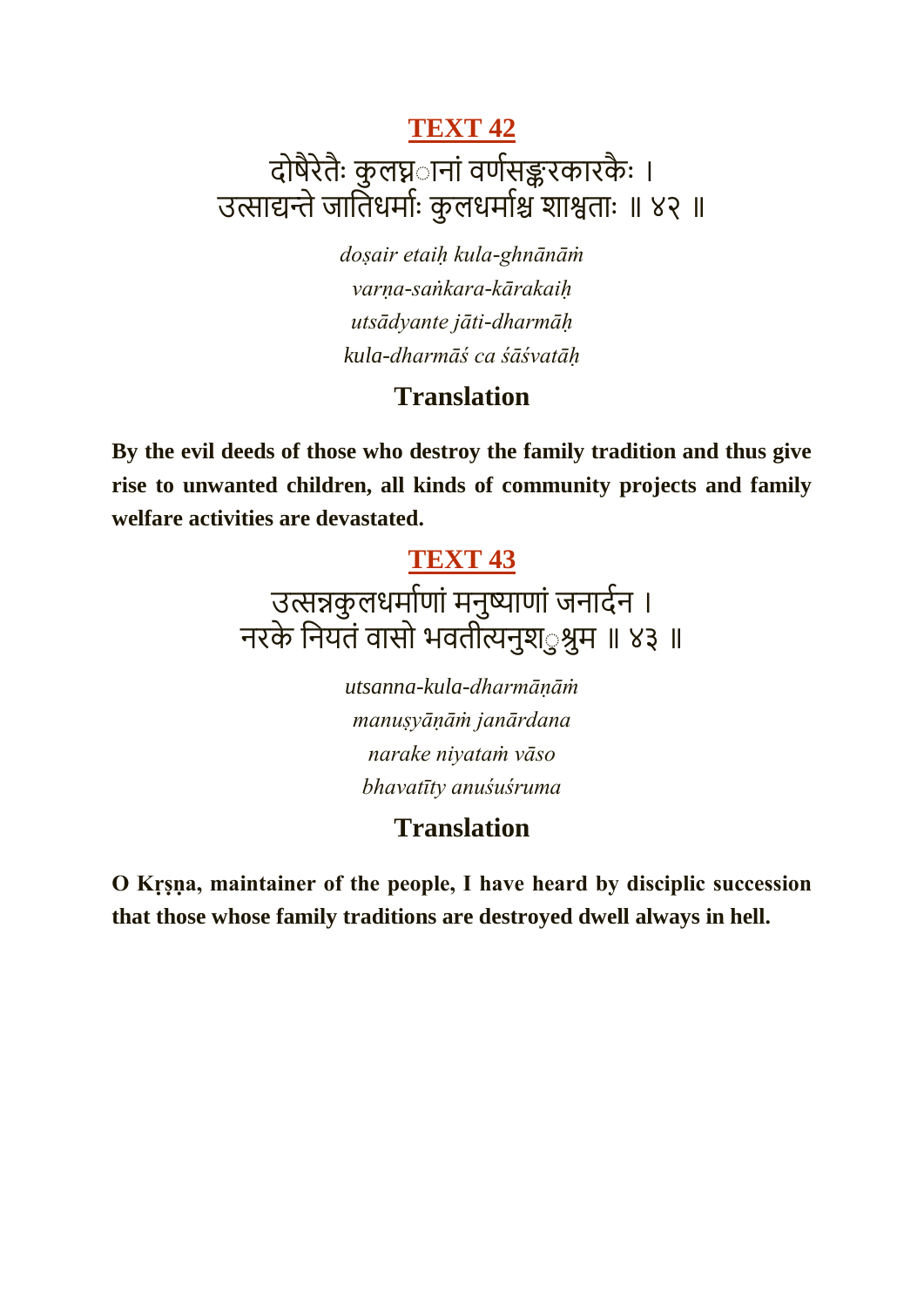## **[TEXT 44](https://vedabase.io/en/library/bg/1/44/)** अहो बत महत्पापं कर्तुं व्यवसिता वयम् । यद्राज्यसुखलोभेन हन्तुं स्वजनमुद्यताः ॥ ४४ ॥

*aho bata mahat pāpaṁ kartuṁ vyavasitā vayam yad rājya-sukha-lobhena hantuṁ sva-janam udyatāḥ*

#### **Translation**

**Alas, how strange it is that we are preparing to commit greatly sinful acts. Driven by the desire to enjoy royal happiness, we are intent on killing our own kinsmen.**

#### **[TEXT 45](https://vedabase.io/en/library/bg/1/45/)**

यदि मामप्रतीकारमशस्त्रं शस्त्रपाणयः । धार्तराष्ट्रा रणे हन्युस्तन्मे क्षेमतरं भवेत् ॥ ४५ ॥

> *yadi mām apratīkāram aśastraṁ śastra-pāṇayaḥ dhārtarāṣṭrā raṇe hanyus tan me kṣema-taraṁ bhavet*

## **Translation**

**Better for me if the sons of Dhṛtarāṣṭra, weapons in hand, were to kill me unarmed and unresisting on the battlefield.**